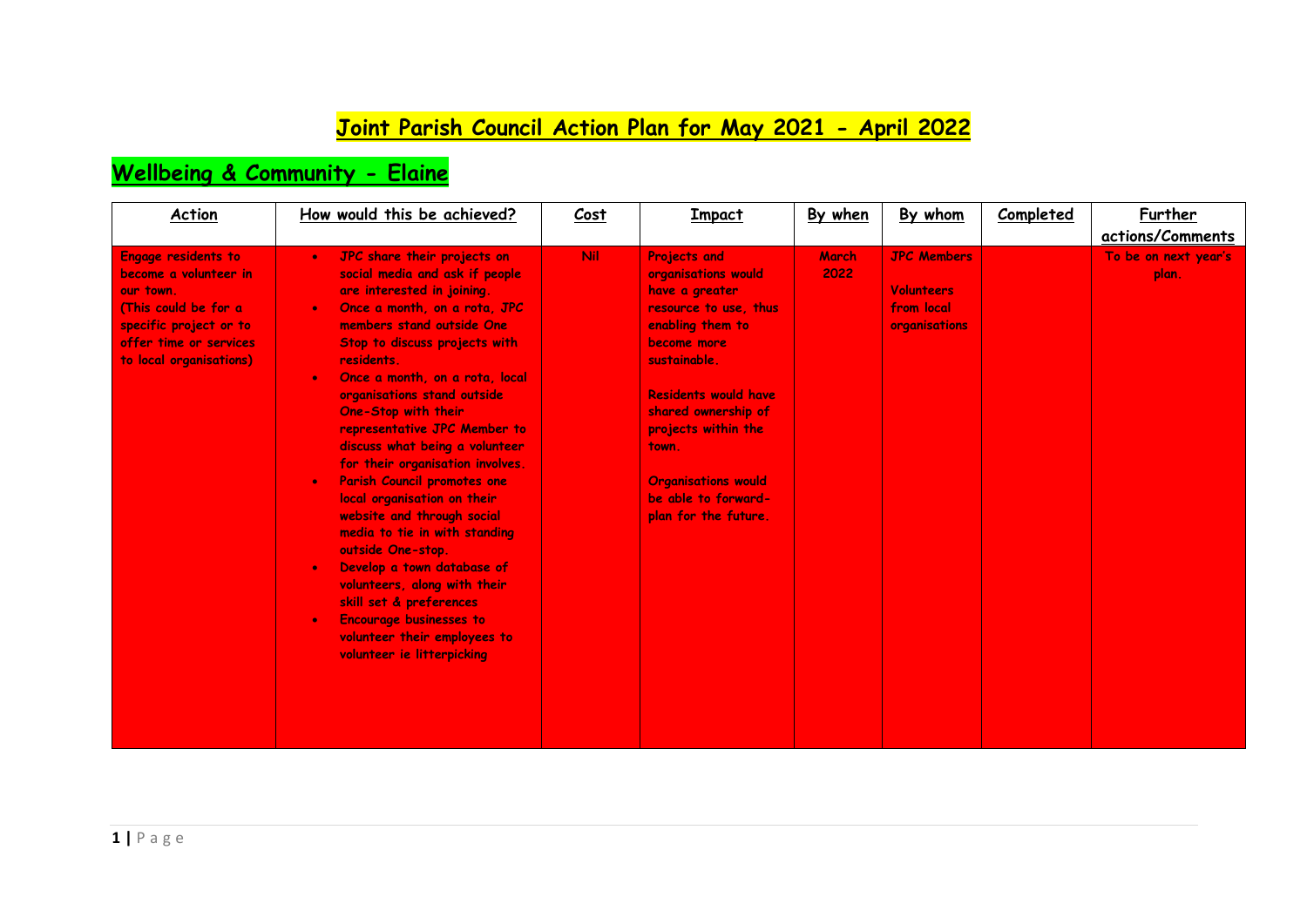| Work in partnership<br>with local organisations<br>to ensure they are<br>sustainable and<br>efficient.                                                                | Have a Parish Council representative join<br>each organisation<br><b>Organisations:</b><br>1. The Hub - Elaine<br>2. HWMT - Kate<br>Guildhall - Wendy/Angela/Julie<br>З.<br>Henley in Bloom - Elaine<br>4.<br><b>Memorial Hall - Marijana</b><br>6. Library - Elaine<br>7. Heritage Centre -<br>Wendy/Angela/Julie<br>8. SCAN - Ray<br>9. Evergreens - Gig<br>10. Neighbourhood Watch - Elaine<br>11. Memory Lane - Church - Jacqui and<br><b>Kate</b><br>12. Christmas Lights - Elaine<br>13. Scouts, Beavers, Cubs - Elaine<br>14. $W.I -$ Elaine<br>15. Henley British Legion - Gig and Kate | <b>NIL</b> | Parish Council has a<br>greater understanding<br>of how each<br>organisation works and<br>what each is trying to<br>achieve.<br>Parish Council can<br>then see how they can<br>support each<br>organisation.<br>The organisations feel<br>supported by the<br>Parish Council. | September<br>2021 | <b>JPC Members</b><br><b>Volunteers</b><br>from local<br>organisations | <b>Most</b><br>organisations<br>have met with<br>their JPC reps<br>and know who<br>to contact for<br>further<br>support - see<br>report on<br>website. | To organise meetings<br>and report back on:<br><b>HWMT - Kate</b><br><b>Memorial Hall -</b><br>Marijana<br><b>Henley British Legion</b><br>-Kate and Gig<br>Evergreens - Gig<br><b>SCAN - Ray</b><br><b>Guildhall and Heritage</b><br>Centre -<br>Wendy/Angela/Julie |
|-----------------------------------------------------------------------------------------------------------------------------------------------------------------------|-------------------------------------------------------------------------------------------------------------------------------------------------------------------------------------------------------------------------------------------------------------------------------------------------------------------------------------------------------------------------------------------------------------------------------------------------------------------------------------------------------------------------------------------------------------------------------------------------|------------|-------------------------------------------------------------------------------------------------------------------------------------------------------------------------------------------------------------------------------------------------------------------------------|-------------------|------------------------------------------------------------------------|--------------------------------------------------------------------------------------------------------------------------------------------------------|----------------------------------------------------------------------------------------------------------------------------------------------------------------------------------------------------------------------------------------------------------------------|
| Engage with the young<br>people in town for them<br>to share what projects<br>they are working on in<br>their setting and how<br>we as a council can<br>support them. | Clerk ligises with local schools and The<br>Hub to invite them to attend meetings<br>every 3 months to share their current<br>projects.                                                                                                                                                                                                                                                                                                                                                                                                                                                         | Nil        | Young people will be<br>more engaged with<br>their local council.<br><b>JPC</b> will have a<br>greater understanding<br>of what young people<br>need in the town.<br>Young people get an<br>opportunity to see<br>how their Local<br><b>Government works.</b>                 | March<br>2022     | <b>Elaine and</b><br>Ray                                               |                                                                                                                                                        | To be on next year's<br>plan.                                                                                                                                                                                                                                        |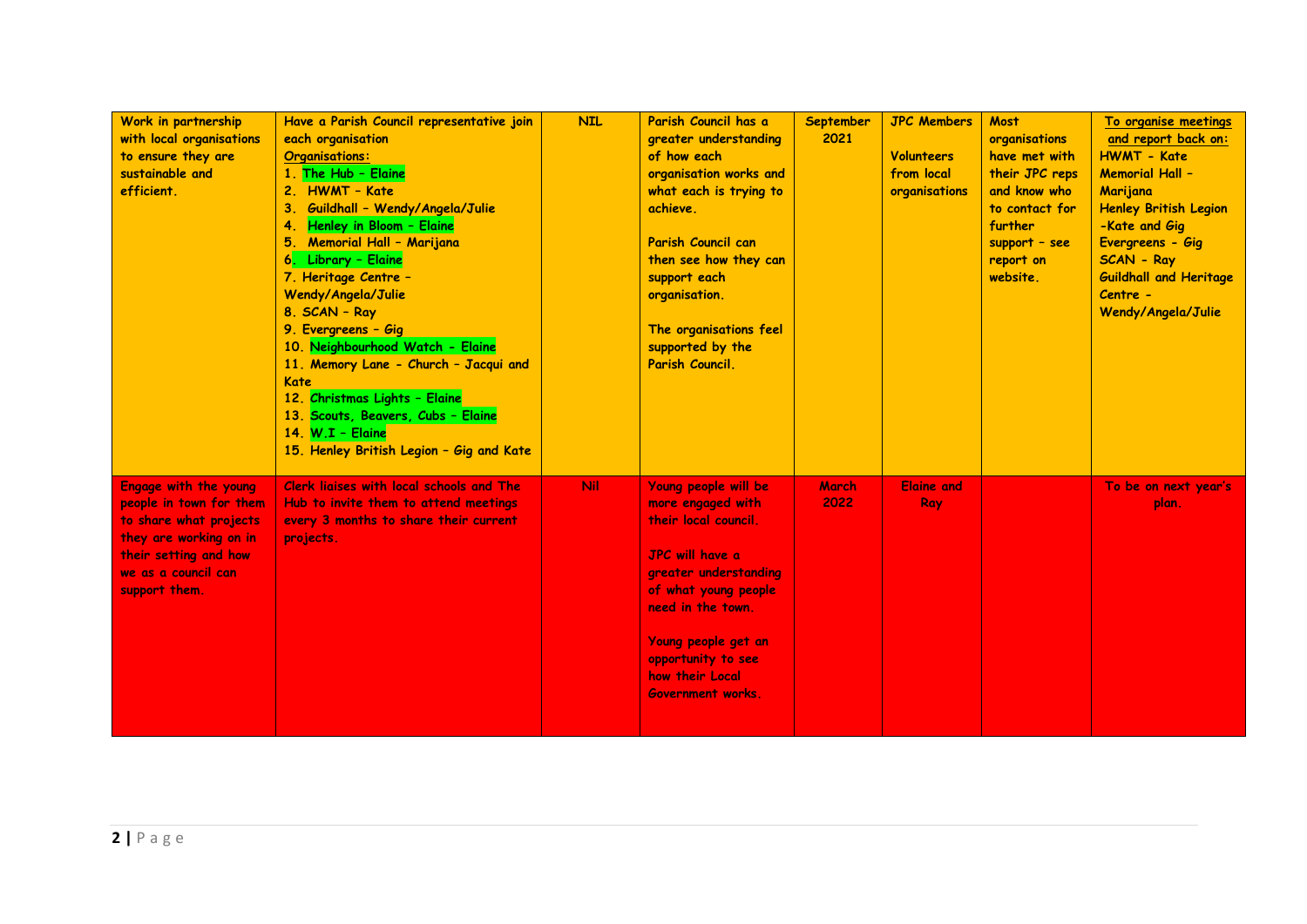| <b>Foster community</b><br>wellbeing of residents<br>in all different age<br>groups.    | Put Wellbeing on the agenda<br>once a month and ask residents<br>to voice their opinions about<br>what wellbeing in the<br>community means to them.<br>2. Put a GOOGLE FORM survey<br>out on Social Media to find<br>residents opinions about what<br>wellbeing in the community<br>means to them.<br>3. Ray/Elaine to visit SCAN<br>meetings to find opinions and<br>ideas from members of SCAN.<br>4. Organise Mental Health First<br><b>Aid Training for organisations</b><br>that want it - JPC to fund<br>through Grants<br>Elaine to feedback to agencies<br>5.<br>through Henley Local Network<br>Group.<br>6. Elaine to work with Narges,<br><b>Henley Social Prescriber, to</b><br>look for opportunities to<br>develop activities in Henley. | <b>Nil</b>  | Residents will have a<br>greater say in how<br>their wellbeing can be<br>improved through town<br>facilities/organisations<br>/activities.<br><b>Residents will have</b><br>access to Mental<br><b>Health First Aid</b><br>Training to be able to<br>respond better to<br>needs within the<br>community. | <b>April</b><br>2022    | <b>Elgine and</b><br>Ray           | To be on next year's<br>plan.                                                                                   |
|-----------------------------------------------------------------------------------------|--------------------------------------------------------------------------------------------------------------------------------------------------------------------------------------------------------------------------------------------------------------------------------------------------------------------------------------------------------------------------------------------------------------------------------------------------------------------------------------------------------------------------------------------------------------------------------------------------------------------------------------------------------------------------------------------------------------------------------------------------------|-------------|----------------------------------------------------------------------------------------------------------------------------------------------------------------------------------------------------------------------------------------------------------------------------------------------------------|-------------------------|------------------------------------|-----------------------------------------------------------------------------------------------------------------|
| 'Happy to Chat' bench<br>to be installed and<br>promoted to combat<br><b>loneliness</b> | Local contractor to install bench in<br>agreed position on Riverlands                                                                                                                                                                                                                                                                                                                                                                                                                                                                                                                                                                                                                                                                                  | <b>Nil</b>  | Local community has a<br>place to chat to<br>people to help combat<br>loneliness.                                                                                                                                                                                                                        | <b>November</b><br>2021 | <b>Elaine and</b><br>Ray           | October 2021 -<br>Quotes given - MB<br>tasked with choosing a<br>suitable bench -<br>report back in<br>November |
| Town Charity Day 2022                                                                   | Discuss with all charities associated<br>with Henley to launch an annual<br>fundraising day. This will be JPC-led<br>for organisation and assistance.                                                                                                                                                                                                                                                                                                                                                                                                                                                                                                                                                                                                  | Approx £500 | Uniting the town and<br>the community and<br>town for a large<br>unified event across<br>all stakeholders and<br>private enterprise                                                                                                                                                                      | March<br>2022           | <b>Elaine and</b><br><b>Kate R</b> | Due to low numbers of<br>councillors, this is not<br>longer viable.                                             |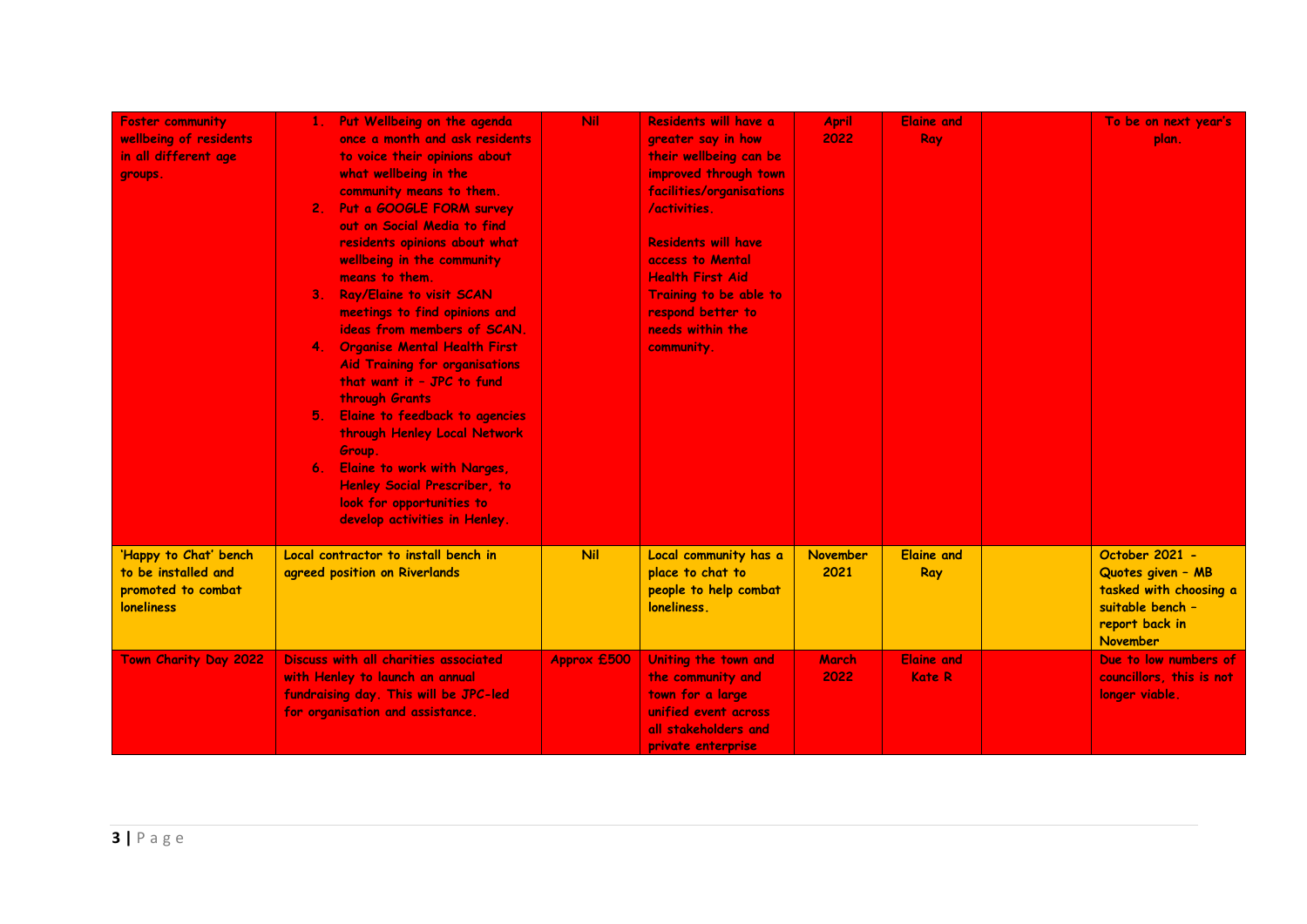## **Business and Tourism – Wendy, Julie and Angela**

| Action                  | How would this be achieved?                                        | <u>Cost</u> | <b>Impact</b>                                                           | By when          | By whom     | <b>Completed</b> | Further                          |
|-------------------------|--------------------------------------------------------------------|-------------|-------------------------------------------------------------------------|------------------|-------------|------------------|----------------------------------|
|                         |                                                                    |             |                                                                         |                  |             |                  | actions/Comments                 |
| Develop and grow the    | Advertise it on Social Media sites                                 | <b>NIL</b>  | More people would see                                                   | <b>Ongoing</b>   | All on this |                  | These need to be                 |
| 'Visit Henley in Arden' | already linked to the town.<br>Advertise it through business pages |             | Henley as a<br>destination and this                                     | over the<br>year | committee   |                  | ongoing throughout<br>next year. |
| Facebook page.          | linked to the town.<br>Link it through Town website.               |             | would increase<br>footfall into town.<br>$(166$ followers -<br>1, 8, 21 |                  |             |                  |                                  |
| Develop and grow        | Advertise it on Instagram already linked                           | <b>NIL</b>  | More people would see                                                   | <b>Ongoing</b>   | All on this |                  |                                  |
| following for 'Visit    | to the town.<br>Advertise it through business pages                |             | Henley as a<br>destination and this                                     | over the<br>year | committee   |                  |                                  |
| Henley in Arden'        | linked to the town.                                                |             | would increase                                                          |                  |             |                  |                                  |
| Instagram page.         | Link it through Town website.                                      |             | footfall into town.<br>$(120$ followers -<br>1.8.21                     |                  |             |                  |                                  |
| Continue to maintain    | Advertise it on Social Media sites                                 | ????        | More people would see                                                   | <b>Ongoing</b>   | Kate R.     |                  |                                  |
| and improve new Henley  | already linked to the town.<br>Advertise it through business pages |             | Henley as a<br>destination and this                                     | over the<br>year |             |                  |                                  |
| in Arden Website.       | linked to the town.                                                |             | would increase<br>footfall into town.                                   |                  |             |                  |                                  |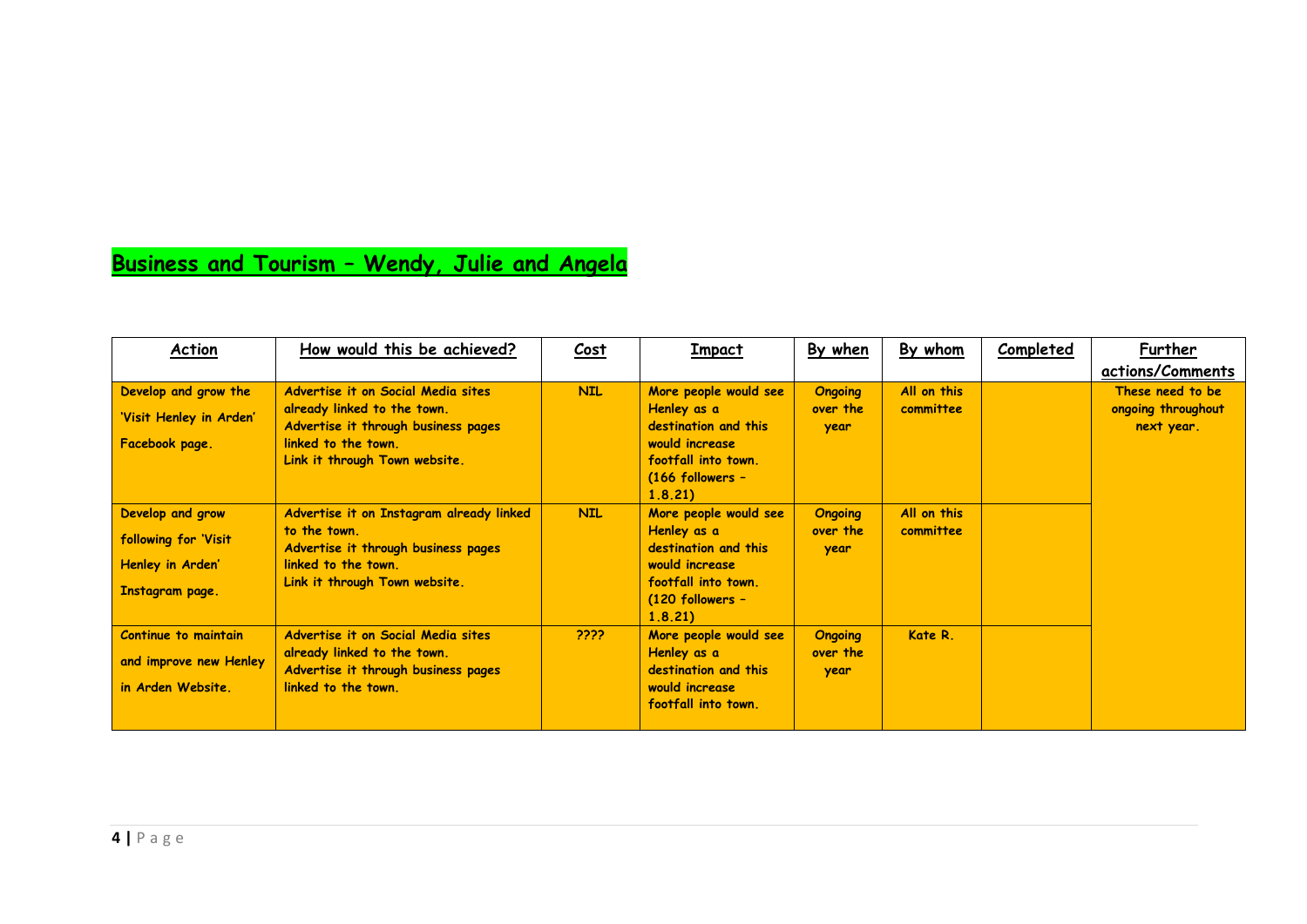| <b>Build meaningful</b><br>relationships with High<br>Street businesses.                                                                                           | <b>Business network Meetings</b><br>Informal meetings with businesses<br>Questionnaires to businesses<br><b>Shop Local campaign</b>                                                                                   | Cost of<br>leaflets -<br>£410.00 | <b>Businesses would feel</b><br>supported in the town.<br><b>Businesses would work</b><br>together to make<br>Henley a destination<br>town.                                                                                               | <b>Ongoing</b><br>over the<br>year | All on this<br>committee |                                                      |
|--------------------------------------------------------------------------------------------------------------------------------------------------------------------|-----------------------------------------------------------------------------------------------------------------------------------------------------------------------------------------------------------------------|----------------------------------|-------------------------------------------------------------------------------------------------------------------------------------------------------------------------------------------------------------------------------------------|------------------------------------|--------------------------|------------------------------------------------------|
| Continue to develop and<br>promote "Shop & Eat<br>Local campaign with<br>local businesses.                                                                         | Advertise it through social media.<br>Use the Town website to advertise local<br>businesses.<br>Use the leaflet to advertise the SHOP<br><b>LOCAL</b> campaign.                                                       | Cost of<br>leaflets -<br>£410.00 | <b>Businesses would feel</b><br>supported in the town.<br><b>Businesses would work</b><br>together to make<br>Henley a destination<br>town.                                                                                               | <b>Ongoing</b><br>over the<br>year | All on this<br>committee | These need to be<br>ongoing throughout<br>next year. |
| <b>Explore grant</b><br>opportunities to<br>promote tourism.                                                                                                       | Find grant opportunities that can be<br>used for a wide range of activities,<br>focused on increasing footfall to the<br>town.                                                                                        | <b>NIL</b>                       | More people would see<br>Henley as a<br>destination and this<br>would increase<br>footfall into town.                                                                                                                                     | <b>Ongoing</b><br>over the<br>year | ????                     |                                                      |
| Work alongside other<br>organisations in town<br>(including the Guildhall<br>Trust and the Court<br>Leet) to find ways in<br>which to promote the<br>town further. | Look at opportunities for collaborative<br>working on projects and events.<br>Have a calendar of events over the year<br>promoting a monthly event (where<br>possible in collaboration with another<br>organisation.) | <b>NIL</b>                       | More people would see<br>Henley as a<br>destination and this<br>would increase<br>footfall into town.<br><b>Businesses would see</b><br>increased footfall.<br>Events would benefit<br>the community to be<br>part of a thriving<br>town. | <b>Ongoing</b><br>over the<br>year | ?????                    |                                                      |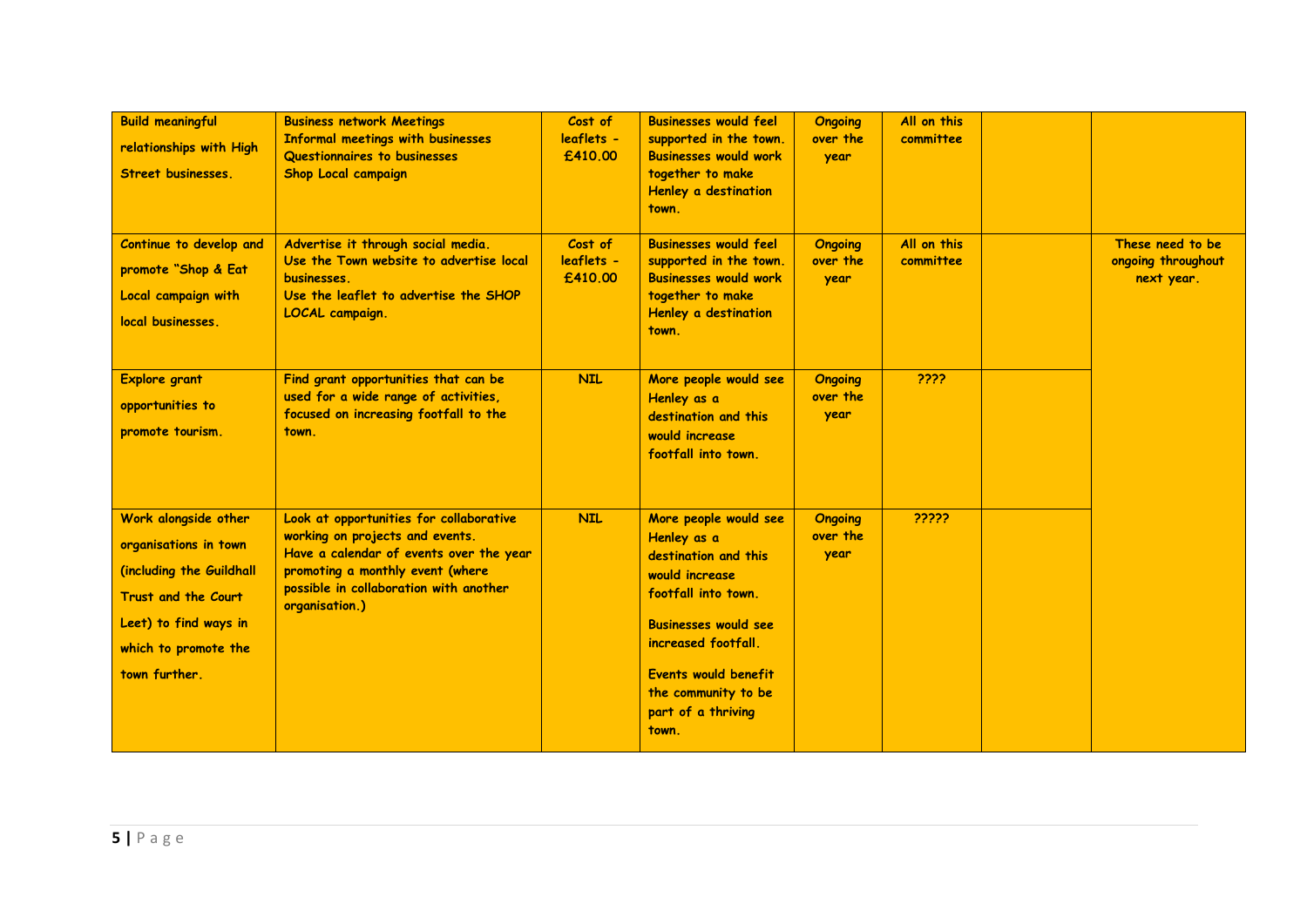| Work with the Heritage<br><b>Centre Trustees to</b><br>develop a job<br>description & possibility<br>for potential Town<br><b>Historian to expand and</b><br>develop footfall and<br>economic growth via<br>targeted tourism<br>project. | Write a job description for the town<br>historian laying out duties and hours.<br>Agree with the Heritage Centre<br>Trustees how this job should be<br>advertised and the best way for the job<br>to work.<br>Work with the Trustees on a plan to<br>finance the position so it remains<br>sustainable.<br>Explore the opportunity of a grant<br>funded tourism officer to be based at<br>the Heritage Centre alongside the Town<br>Historian. | <b>NIL</b>                               | <b>Having a local</b><br>historian on site at<br>The Heritage centre<br>and town events will<br>ensure visitors have a<br>good knowledge of the<br>town's history.<br>Have a dedicated<br>person to explore<br>tourism growth<br>opportunities and<br>managed tour<br>operator footfall into<br>the town | <b>Ongoing</b><br>over the<br>year | 2222                                          | To be on next year's<br>plan. |
|------------------------------------------------------------------------------------------------------------------------------------------------------------------------------------------------------------------------------------------|------------------------------------------------------------------------------------------------------------------------------------------------------------------------------------------------------------------------------------------------------------------------------------------------------------------------------------------------------------------------------------------------------------------------------------------------|------------------------------------------|----------------------------------------------------------------------------------------------------------------------------------------------------------------------------------------------------------------------------------------------------------------------------------------------------------|------------------------------------|-----------------------------------------------|-------------------------------|
| <b>Explore opportunities to</b><br>form a regular Town<br><b>Farmers Market and a</b><br>regular Town Market.                                                                                                                            | Work in collaboration with other stake<br>holders to find a suitable location and<br>time for a Farmers market initially and<br>then work towards a regular Town<br>market.                                                                                                                                                                                                                                                                    | <b>NO MORE</b><br><b>THAN</b><br>£10,000 | <b>Re-establish Henley</b><br>as a market town -<br>this will encourage<br>further footfall and<br>also benefit<br>residents.                                                                                                                                                                            | <b>Spring</b><br>2022              | 2222                                          | To be on next year's<br>plan. |
| <b>Continue to improve</b><br>town signage.                                                                                                                                                                                              | Pinpoint locations that need new signage<br>around town.                                                                                                                                                                                                                                                                                                                                                                                       | £2000                                    | Town has good signage<br>for the residents and<br>visiting tourists.                                                                                                                                                                                                                                     | <b>Ongoing</b>                     | Wendy                                         | To be on next year's<br>plan. |
| Continue to work with<br><b>West Midlands Rail to</b><br>promote visitors via<br>train                                                                                                                                                   | <b>Regular meetings with West Midlands</b><br>Rail to ensure Henley remains part of<br>their larger plans for the area.                                                                                                                                                                                                                                                                                                                        | <b>NIL</b>                               | Henley has good train<br>links with Stratford<br>and Birmingham to<br>ensure visitors have a<br>range of ways in<br>which to travel to the<br>town.                                                                                                                                                      | <b>Ongoing</b>                     | <b>Friends of</b><br><b>Henley</b><br>Railway | To be on next year's<br>plan. |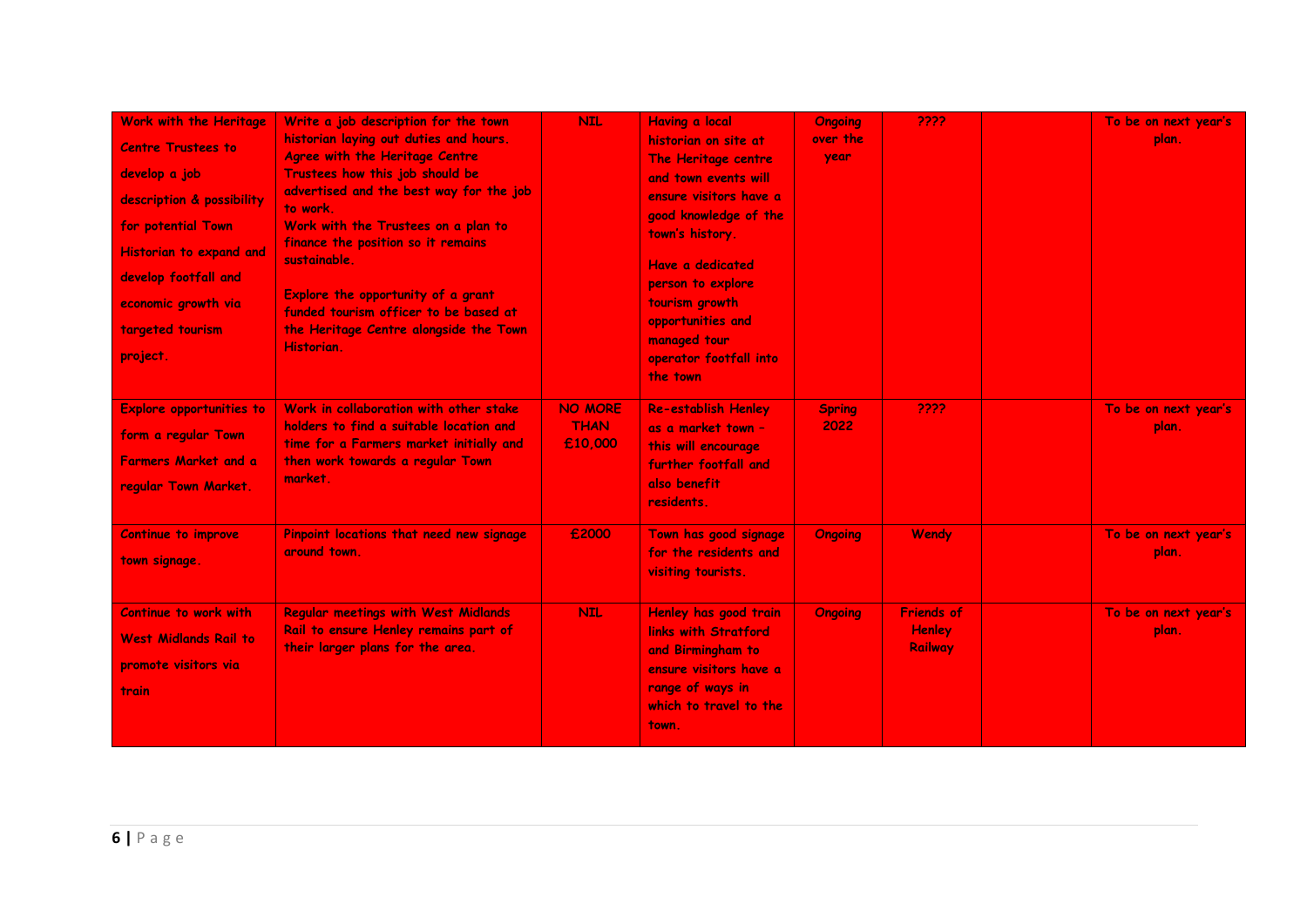# **Speed Awareness – Elaine in liasion with John Clarke**

| Action                                                                                                           | How would this be achieved?                                                                                       | Cost       | <b>Impact</b>                                                                           | By when                  | By whom        | Completed         | Further<br>actions/Comments                                 |
|------------------------------------------------------------------------------------------------------------------|-------------------------------------------------------------------------------------------------------------------|------------|-----------------------------------------------------------------------------------------|--------------------------|----------------|-------------------|-------------------------------------------------------------|
| Recruit CSW and CC<br>Volunteers                                                                                 | Post on Social Media.                                                                                             | <b>NIL</b> | Trained volunteers to<br>manage the schemes.                                            | <b>ASAP</b>              | <b>JC/KE</b>   | <b>July 2021</b>  | Volunteers recruited<br>and a working party<br>established. |
| Obtain community speed<br>stickers                                                                               | In conjunction with WCC then<br>advertised in Henley Focus and social<br>media                                    | <b>NIL</b> | Residents were more<br>aware of the scheme.                                             | <b>ASAP</b>              | <b>JC/KE</b>   | September<br>2021 | Stickers and posters<br>given out and<br>distributed.       |
| Access to WCC<br>Community packs and<br>distribute to residents                                                  | Agree who these would be distributed to<br>- delivery by Councillors                                              | <b>NIL</b> | Residents were aware<br>of schemes in the<br>area                                       | <b>ASAP</b>              | <b>JC/KE</b>   |                   |                                                             |
| <b>Become part of the</b><br>'Community Safe and<br><b>Active Travel'</b>                                        | JC to ligise with Rachael O'Connor -<br>Newly appointed to WCC                                                    | <b>NIL</b> | <b>Residents were aware</b><br>of the scheme.                                           | <b>September</b><br>2021 | JC             |                   | To be on next year's<br>plan.                               |
| Understand how to<br>access County Council<br>pots of money for<br>funding around speeding<br><i>initiatives</i> | JC in dialogue with John Horner (WCC)<br>and others to understand what funding<br>is available and how to access. | <b>NIL</b> | <b>Henley ensures</b><br>speeding awareness is<br>a priority for higher<br>authorities. | September<br>2021        | JC             |                   |                                                             |
| <b>Ensure links between</b><br>NDP and LTP are in<br>place.                                                      | JC to liaise with NDP Working Party.                                                                              | <b>NIL</b> | The NDP reflects the<br>work being done in<br><b>Henley around speed</b><br>awareness.  | <b>September</b><br>2021 | JC             |                   | To be on next year's<br>plan.                               |
| Ensure Henley is on the<br><b>WCC Priority Radar.</b>                                                            | Liaise with WW to make a stronger case<br>for the road between Henley and<br>Wooten to WCC                        | <b>NIL</b> | Henley remains a<br>priority area for<br>discussion and<br>fundina.                     | <b>Ongoing</b>           | $J\mathcal{C}$ |                   | Ongoing.                                                    |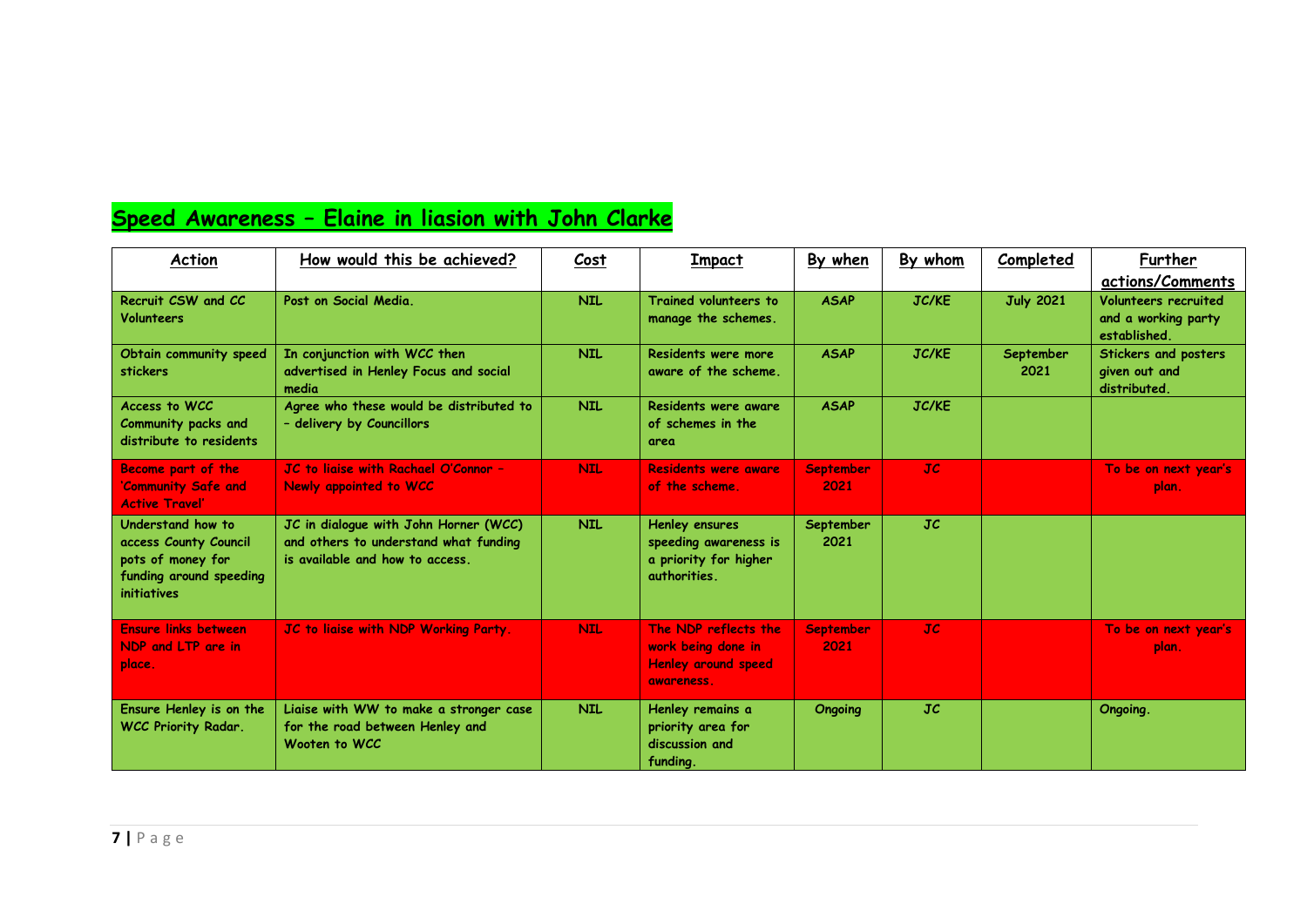| <b>Ensure Welcome signs</b> | Work with AO to ensure this is         | £2000 | The signage into           | <b>ASAP</b> | JC. | To be on next year's |
|-----------------------------|----------------------------------------|-------|----------------------------|-------------|-----|----------------------|
| to Henley incorporate       | reflected on the signage or can be     |       | <b>Henley and around</b>   |             |     | plan.                |
| the speeding message.       | added to the signage.                  |       | <b>Henley reflects the</b> |             |     |                      |
|                             |                                        |       | importance of              |             |     |                      |
|                             |                                        |       | maintaining a safe         |             |     |                      |
|                             |                                        |       | speed.                     |             |     |                      |
| Continue to liaise with     | Ensure meetings are regular and        | NIL.  | Henley remains a           | Ongoing     | JC  | <b>Ongoing</b>       |
| WCC around speeding         | documented to ensure progress is made. |       | priority area for          |             |     |                      |
| issues within Henley.       |                                        |       | discussion and             |             |     |                      |
|                             |                                        |       | funding.                   |             |     |                      |

# **Parking Facilities – All JPC**

| Action                                                                                                                                                                      | How would this be achieved?                                               | Cost          | Impact                                                             | By when                | By whom | Completed         | Further                                                                                                                                                                    |
|-----------------------------------------------------------------------------------------------------------------------------------------------------------------------------|---------------------------------------------------------------------------|---------------|--------------------------------------------------------------------|------------------------|---------|-------------------|----------------------------------------------------------------------------------------------------------------------------------------------------------------------------|
|                                                                                                                                                                             |                                                                           |               |                                                                    |                        |         |                   | actions/Comments                                                                                                                                                           |
| On September agenda,<br>ask Councillors to agree<br>a cost to employ the<br>services of Peter Lowe<br>(parking consultant) to<br>formulate a cohesive<br>plan for the town. | Give costings for this piece of work and<br>outline a schedule of events. | £5000         | A cohesive plan for<br>parking in the town<br>will be implemented. | September<br>2021      | EF.     | September<br>2021 | Payment can be made<br>via Clerk's delegated<br>duties.                                                                                                                    |
| Meet with stakeholders<br>of car parking in town<br>and Peter Lowe to see<br>how all parties can work<br>together.                                                          | Arrange a meeting in October to lay<br>down initial thoughts              | Peter's costs | A cohesive plan for<br>parking in the town<br>will be implemented. | <b>October</b><br>2021 | EF      | September<br>2021 | Initial meeting with<br>Clerk and Chair to<br>begin to outline plans<br>$-16.9.21 - Report$<br>back to full council in<br>October meeting.<br>EGM proposed for<br>15.11.21 |
| Share initial plan with<br><b>Councillors and</b><br>residents and<br><b>Businesses at an EGM</b><br>in November.                                                           | Set an EGM with one agenda item of<br>car parks.                          | Peter's costs | A cohesive plan for<br>parking in the town<br>will be implemented. | November<br>2021       | EF      |                   | <b>EGM Meeting on</b><br>$15.11.21 - ideas in$<br>meeting put forward<br>to the next meeting in<br>January 2022.                                                           |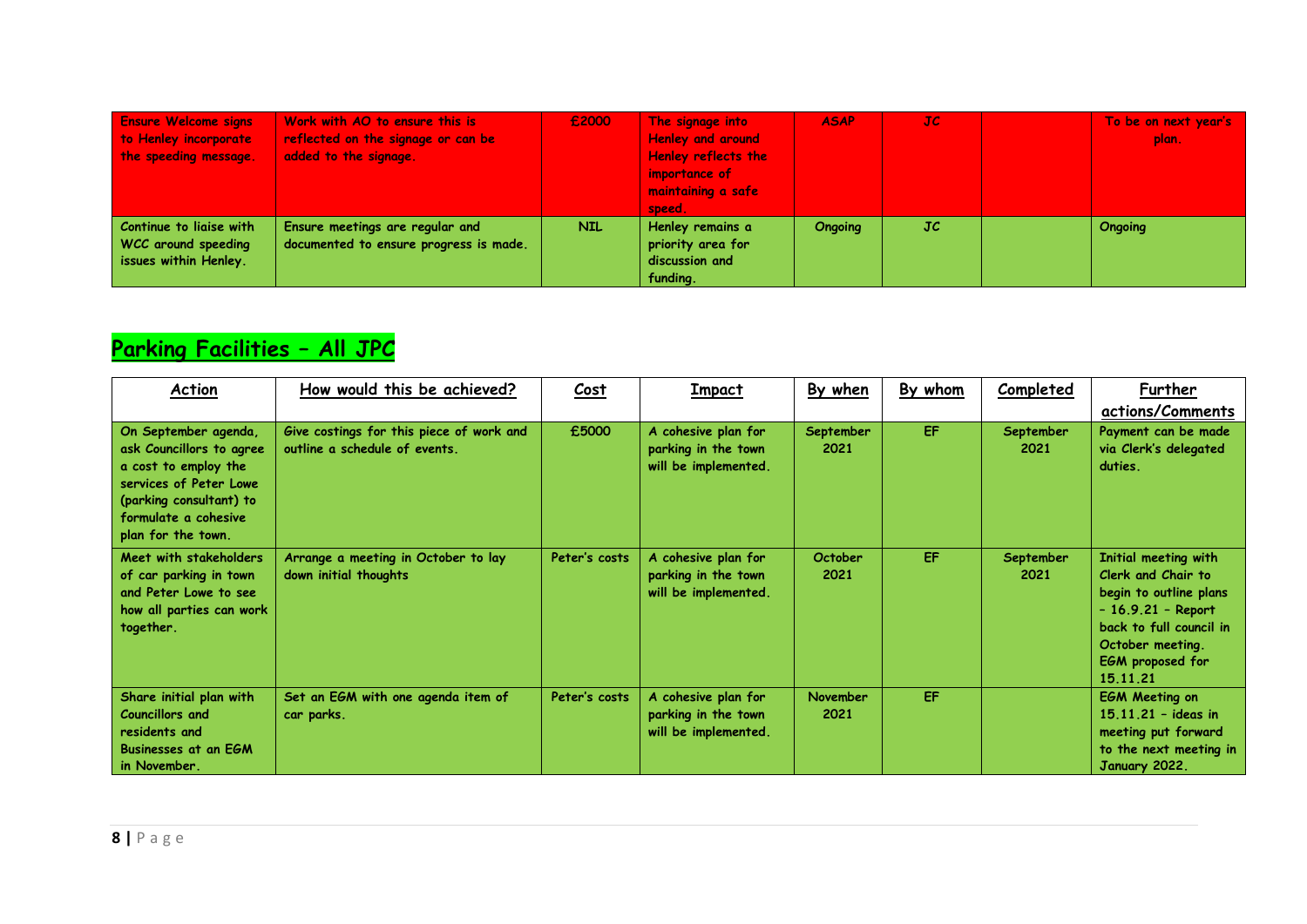| Send out initial plan to<br>all residents and<br>businesses in town for<br>consultation.            | Via Google Forms on social media and<br>drop to every household and business in<br>Henley via Henley Focus. | <b>Henley Focus</b> | All stakeholders will<br>have been given the<br>opportunity to give<br>their opinions on the<br>proposals. | After EGM<br>in February<br>2022 | EF | Continue into next<br>year. |
|-----------------------------------------------------------------------------------------------------|-------------------------------------------------------------------------------------------------------------|---------------------|------------------------------------------------------------------------------------------------------------|----------------------------------|----|-----------------------------|
| Amend plans as<br>necessary following the<br>feedback and set<br>another EGM to discuss<br>changes. | Set an EGM with one agenda item of<br>car parks.<br>Formally agree the plan as a Council.                   | Peter's costs       | A cohesive plan for<br>parking in the town<br>will be implemented.                                         | <b>March</b><br>2022             | EF | Continue into next<br>year. |

# **Emergency Planning including Flooding – Kate E**

| Action                                                                                                | How would this be achieved?                                                                                                                                                               | Cost       | <b>Impact</b>                                                                                                                                                                          | By when        | By whom                                      | <b>Completed</b>  | Further<br>actions/Comments                                                                                                      |
|-------------------------------------------------------------------------------------------------------|-------------------------------------------------------------------------------------------------------------------------------------------------------------------------------------------|------------|----------------------------------------------------------------------------------------------------------------------------------------------------------------------------------------|----------------|----------------------------------------------|-------------------|----------------------------------------------------------------------------------------------------------------------------------|
| Read Flood Report from<br>2007 to see how these<br>problems can be<br>rectified for the<br>future.    | Read the report that was commissioned<br>in 2007 after the flooding of Henley.                                                                                                            | <b>NIL</b> | Councillors will have a<br>greater understanding<br>of the reasons the<br>town flooded and will<br>be able to action<br>some points to reduce<br>this from happening in<br>the future. | August<br>2021 | EF RE KE<br><b>All</b><br><b>Councillors</b> | September<br>2021 | Report shared with all<br>Councillors.                                                                                           |
| Meet with WCC about<br>ongoing issues around<br>the back of the High<br>Street, towards Back<br>Lane. | Meet with WCC to put together actions<br>of jobs to be done to reduce flooding in<br>this area. (Area to be tarmaced and a<br>camera inspection of the drain are two<br>possible actions) | <b>NIL</b> | The water from the<br>High Street will have<br>somewhere to go more<br>effectively in a<br>significant downpour.                                                                       | August<br>2021 | EF RE KE                                     | September<br>2021 | Initial meeting took<br>place on Friday<br>$17.9.21 - WCC$ and<br>EA to report back<br>findings from<br>questions asked.         |
| Advertise out the<br>FLOOD ALERT system<br>to residents and<br>businesses.                            | Use Social Media and Henley Focus to<br>advertise how to sign up to the Flood<br>Alerts.                                                                                                  | <b>NIL</b> | <b>Residents and</b><br>businesses will have<br>prior warning to<br>possible significant<br>flooding events.                                                                           | August<br>2021 | <b>EF</b>                                    | August 2021       | This was advertised<br>on HM and JPC Face<br>Book sites and is<br>going to publication in<br>September issue of<br>Henley Focus. |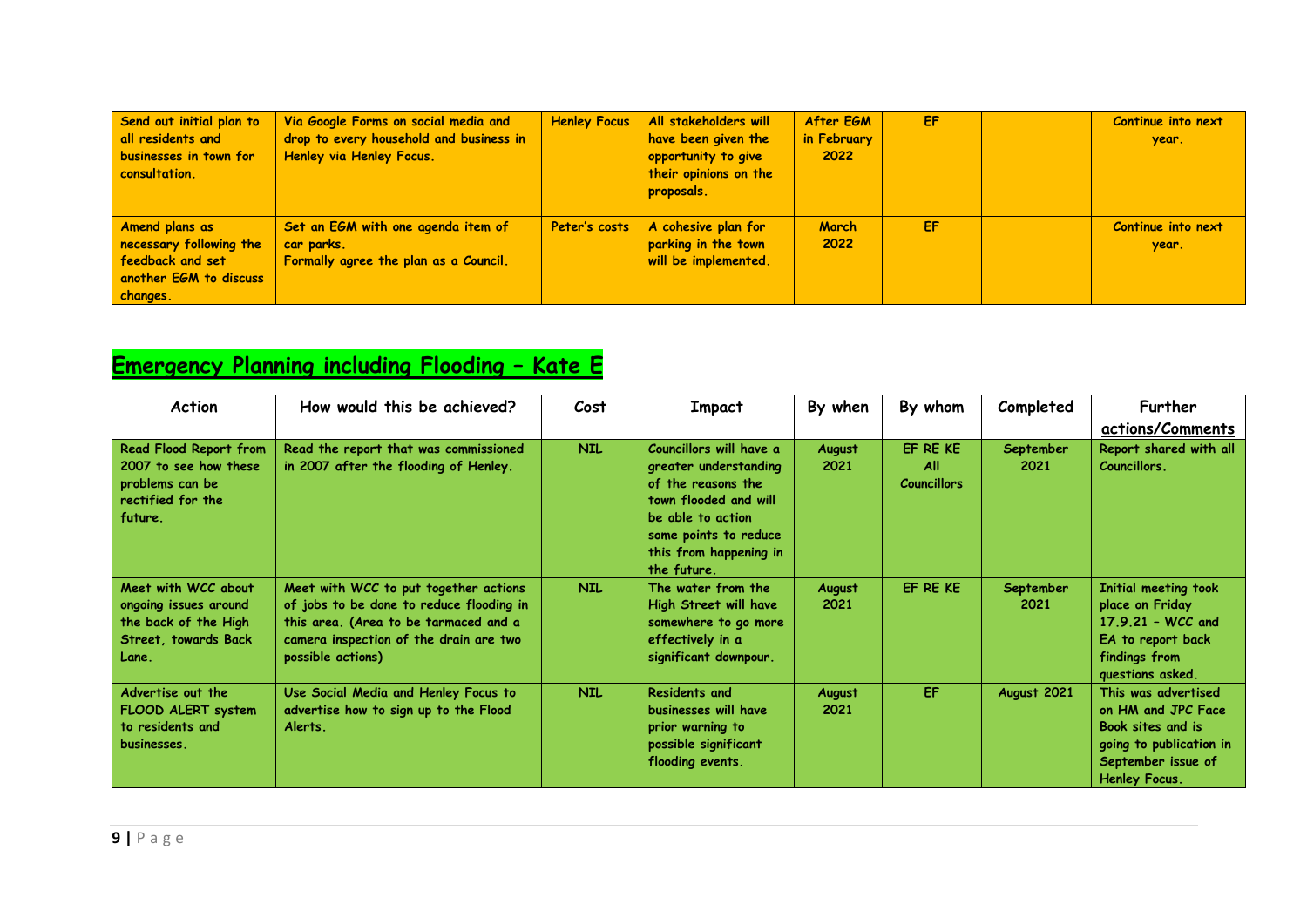| Ensure there is a<br>regular check of drains<br>across town to stop<br>debris from<br>accumulating. | Establish Flood Wardens in each road<br>alongside Neighbourhood Watch to<br>report issues back to the JPC.<br>JPC then informs WCC of which drains<br>to clean.                                                                                                                                       | <b>NIL</b> | Reduce the risk of<br>drains overflowing<br>when there is a<br>significant downpour<br>which in turn reduces<br>the risk of flooding to<br>residents and<br>businesses.                                                                           | <b>October</b><br>2021 | EF/KE           |                   | To be on next year's<br>plan.                                                                                                                                 |
|-----------------------------------------------------------------------------------------------------|-------------------------------------------------------------------------------------------------------------------------------------------------------------------------------------------------------------------------------------------------------------------------------------------------------|------------|---------------------------------------------------------------------------------------------------------------------------------------------------------------------------------------------------------------------------------------------------|------------------------|-----------------|-------------------|---------------------------------------------------------------------------------------------------------------------------------------------------------------|
| Ensure the sluice gate<br>at Wootten is open<br>when there is<br>significant downpour.              | Regular contact with EA - this to form<br>part of the discussion on 17.9.21.                                                                                                                                                                                                                          | <b>NIL</b> | Reduce the risk of<br>flooding along the<br>river as water can go<br>downstream.                                                                                                                                                                  | September<br>2021      | EF/RE           | September<br>2021 | These issues have<br>been discussed with<br><b>The Environment</b><br>Agency and WCC so<br>they are aware of the<br>repercussions of this<br>happening again. |
| Ensure the bridge at<br>Camp Lane is not<br>clogged by debris.                                      | RE to check who is responsible for this.<br>KE to check the bridge monthly and<br>report back to RE to liaise with<br><b>Environment Agency?</b>                                                                                                                                                      | <b>NIL</b> | Reduce the risk of<br>flooding along the<br>river as water can go<br>downstream.                                                                                                                                                                  | September<br>2021      | <b>RE/KE/EF</b> |                   | These issues have<br>been discussed with<br><b>The Environment</b><br>Agency and WCC so<br>they are aware of the<br>repercussions of this<br>happening again. |
| <b>Rewrite the Emergency</b><br><b>Plan which includes</b><br>flooding.                             | Update the current plan to reflect<br>current practice and publish on<br>website/on social media/ in Henley<br>Focus.<br>Within the Emergency Plan, highlight<br>ways in which residents and businesses<br>can help themselves by advertising<br>sandbag collection and purchasing flood<br>barriers. | <b>NIL</b> | <b>Residents are aware</b><br>of procedures in town<br>when there is an<br>emergency.<br><b>Residents and</b><br><b>businesses are aware</b><br>of things they can<br>purchase/be provided<br>with to be proactive<br>against flooding<br>issues. | October<br>2021        | <b>RE/KE/EF</b> |                   | To be on next year's<br>plan.                                                                                                                                 |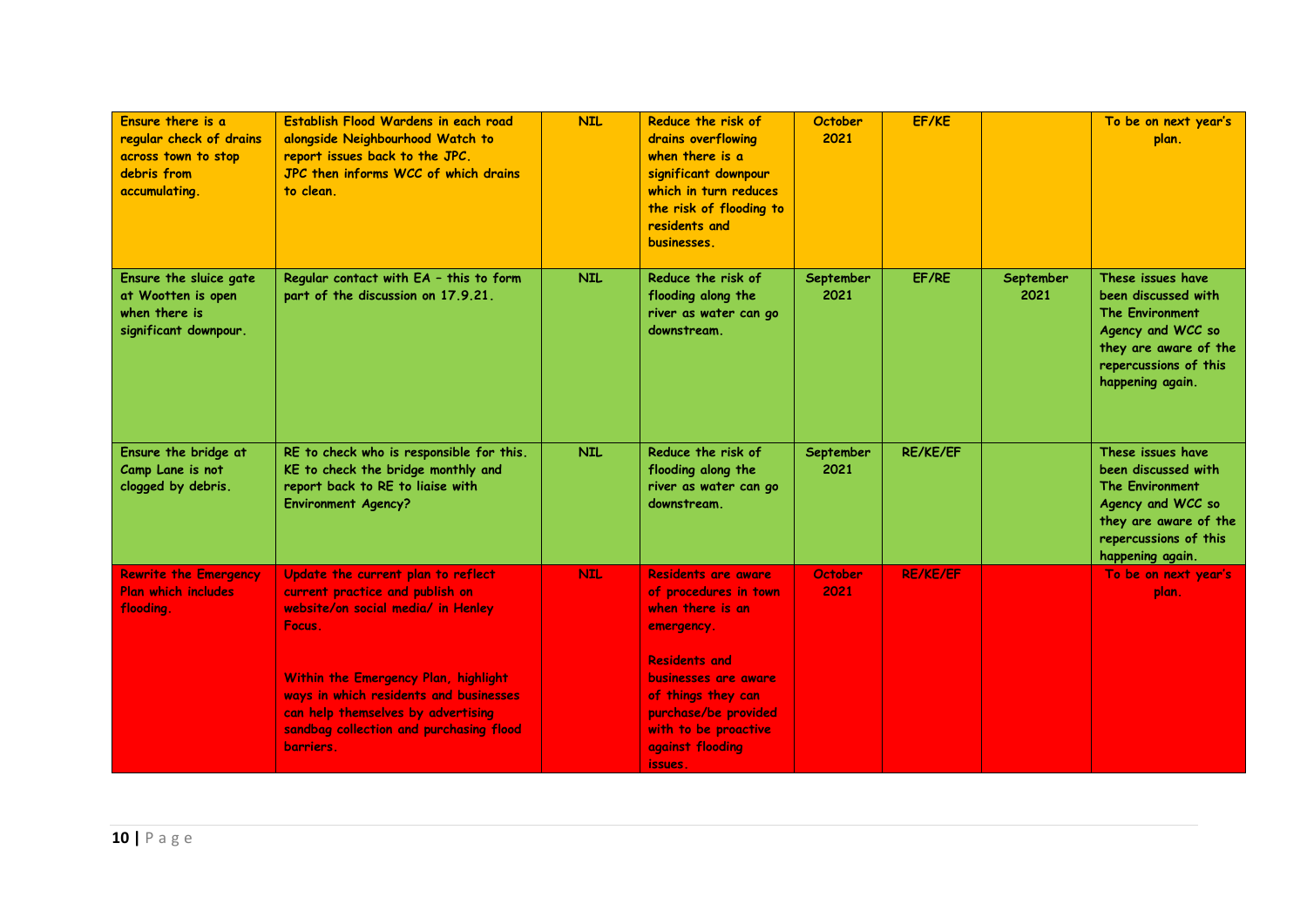| <b>Ensure Emergency</b><br><b>Management, including</b><br>flooding, remains a<br>priority for the JPC. | Keep as a standing item on the agenda<br>for KE to report on each month.                                                                                    | <b>NIL</b> | <b>Emergency</b><br>Management remains a<br>priority to the JPC<br>and residents can see<br>progress.                                                   | <b>Ongoing</b> | <b>KE</b> | To be on next year's<br>plan. |
|---------------------------------------------------------------------------------------------------------|-------------------------------------------------------------------------------------------------------------------------------------------------------------|------------|---------------------------------------------------------------------------------------------------------------------------------------------------------|----------------|-----------|-------------------------------|
|                                                                                                         | KE to visit new businesses with a copy<br>of the Emergency Management Plan and<br>to identify a link between them and the<br>JPC.                           |            | New businesses are<br>aware of potential<br>flooding issues and<br>can be proactive in<br>reducing the<br>possibility of flooding<br>to their premises. |                |           |                               |
|                                                                                                         | Liaise with landowners along the back of<br>the High Street to see if there are any<br>opportunities for creating run-offs for<br>the water from the river. |            | Water has somewhere<br>to run to which<br>reduces the risk of<br>flooding along the<br>river.                                                           |                |           |                               |
|                                                                                                         | Update NDP to reflect the importance<br>of flooding to the town.                                                                                            |            | Residents see the<br>importance of flood<br>prevention to the<br>town.                                                                                  |                |           |                               |
|                                                                                                         | KE to ligise with Colin about what<br>support he can offer around flooding<br>issues, which can form part of the<br><b>Emergency Plan.</b>                  |            | Colin has a clear role<br>to play in Emergency<br>Management.                                                                                           |                |           |                               |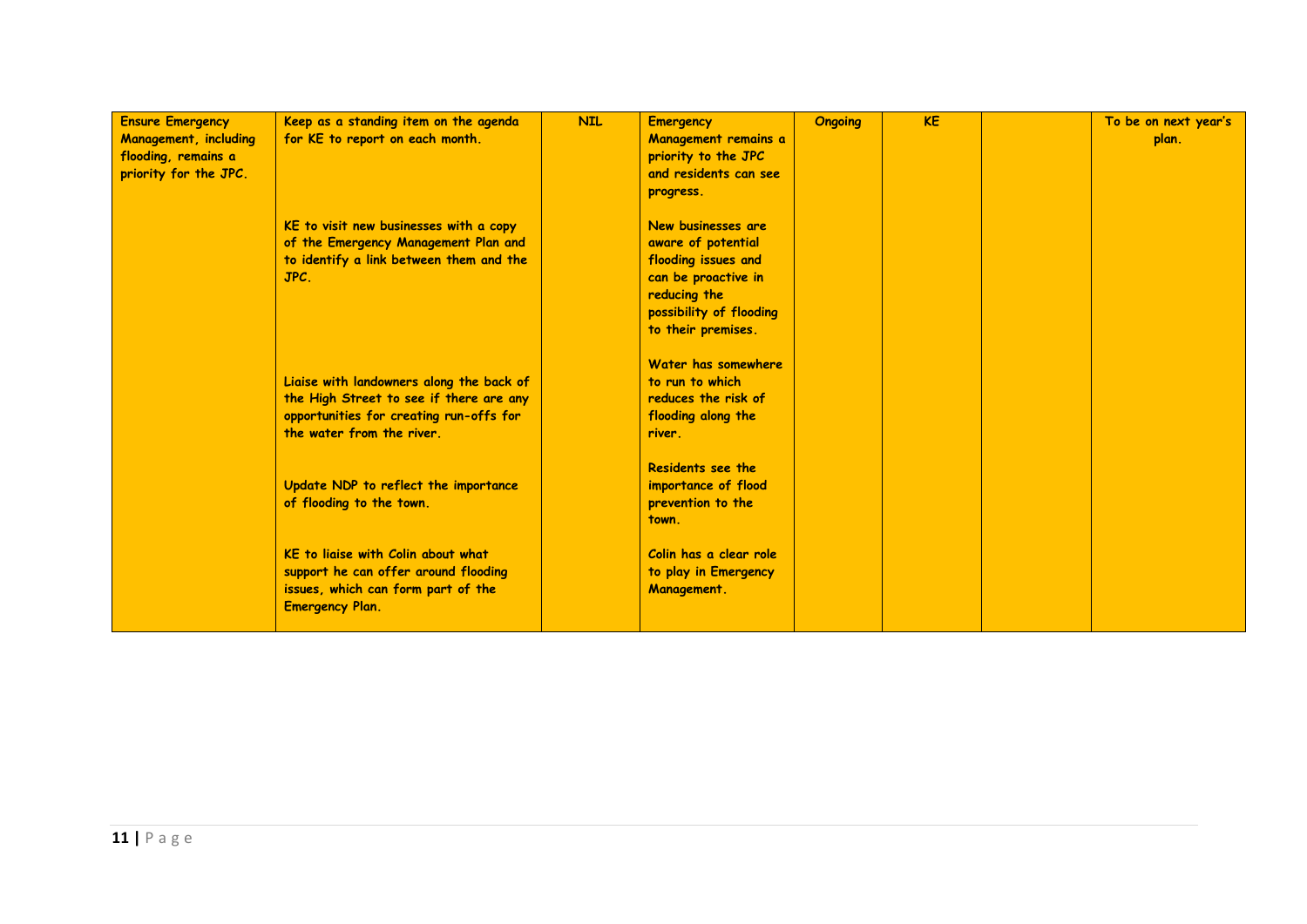# **Green Spaces – Gig and Marijana**

| Action                                                                                                                                                                                    | How would this be achieved?                                                                                                                                                                                               | Cost                                           | Impact                                                                                                                                                               | By when                                          | By whom                                      | Completed      | Further<br>actions/Comments                                                                                                                                                                                                                     |
|-------------------------------------------------------------------------------------------------------------------------------------------------------------------------------------------|---------------------------------------------------------------------------------------------------------------------------------------------------------------------------------------------------------------------------|------------------------------------------------|----------------------------------------------------------------------------------------------------------------------------------------------------------------------|--------------------------------------------------|----------------------------------------------|----------------|-------------------------------------------------------------------------------------------------------------------------------------------------------------------------------------------------------------------------------------------------|
| To ensure that trees<br>belonging to the JPC<br>that are felled are<br>replaced.                                                                                                          | Replace trees after felling - this may<br>be in the same area or a different area<br>of JPC land<br>(2 in Jubilee Park have been felled over<br>the last 6 months and 1 which was<br>planted for Jubilee needs replacing) | <b>NIL</b><br>(Through<br>Woodland<br>Trust??) | Felled trees are<br>automatically replaced<br>as this will become<br><b>JPC Policy.</b>                                                                              | <b>ASAP</b>                                      | GE/MB                                        |                | <b>Ongoing</b>                                                                                                                                                                                                                                  |
| To take out the<br>Himalayan<br><b>Balsam/Japanese</b><br>knotweed along the<br>river.                                                                                                    | Work with Payback Team to utilise their<br>skills and labour.                                                                                                                                                             | <b>NIL</b>                                     | The river will be free<br>of further growths of<br>Himalayan<br><b>Balsam/Japanese</b><br>knotweed and will not<br>cause damage to<br>properties along the<br>river. | <b>ASAP</b>                                      | <b>GE/MB</b> to<br>work with<br><b>Colin</b> |                | Plan with costs being<br>discussed in December<br>meeting.<br>This will be for final<br>approval in February<br>2022 meeting.                                                                                                                   |
| Re-wild an area of<br>Littleworth (North side<br>of the path)<br>Advertise this out on<br>the website and JPC<br>Page so residents are<br>aware of what the JPC<br>are trying to achieve. | Work with Gemma Suggett to scythe<br>the field.<br>Photos and text to go out on social<br>media and website.                                                                                                              | Gemma's<br>costs<br><b>NIL</b>                 | An area of<br>Littleworth will be re-<br>wilded to encourage<br>wildlife.<br>Residents will see<br>what we are trying to<br>achieve and will<br>support the project. | <b>Begin</b><br>August<br>2021<br>August<br>2021 | GE/MB<br>GE/MB                               | August<br>2021 | The first cut has<br>been completed and<br>advertised on JPC<br><b>Facebook Page and</b><br>website and shared to<br>HM - has had a very<br>favourable response.<br>JPC to purchase two<br>scythes to use at the<br>next cut in Autumn<br>2021. |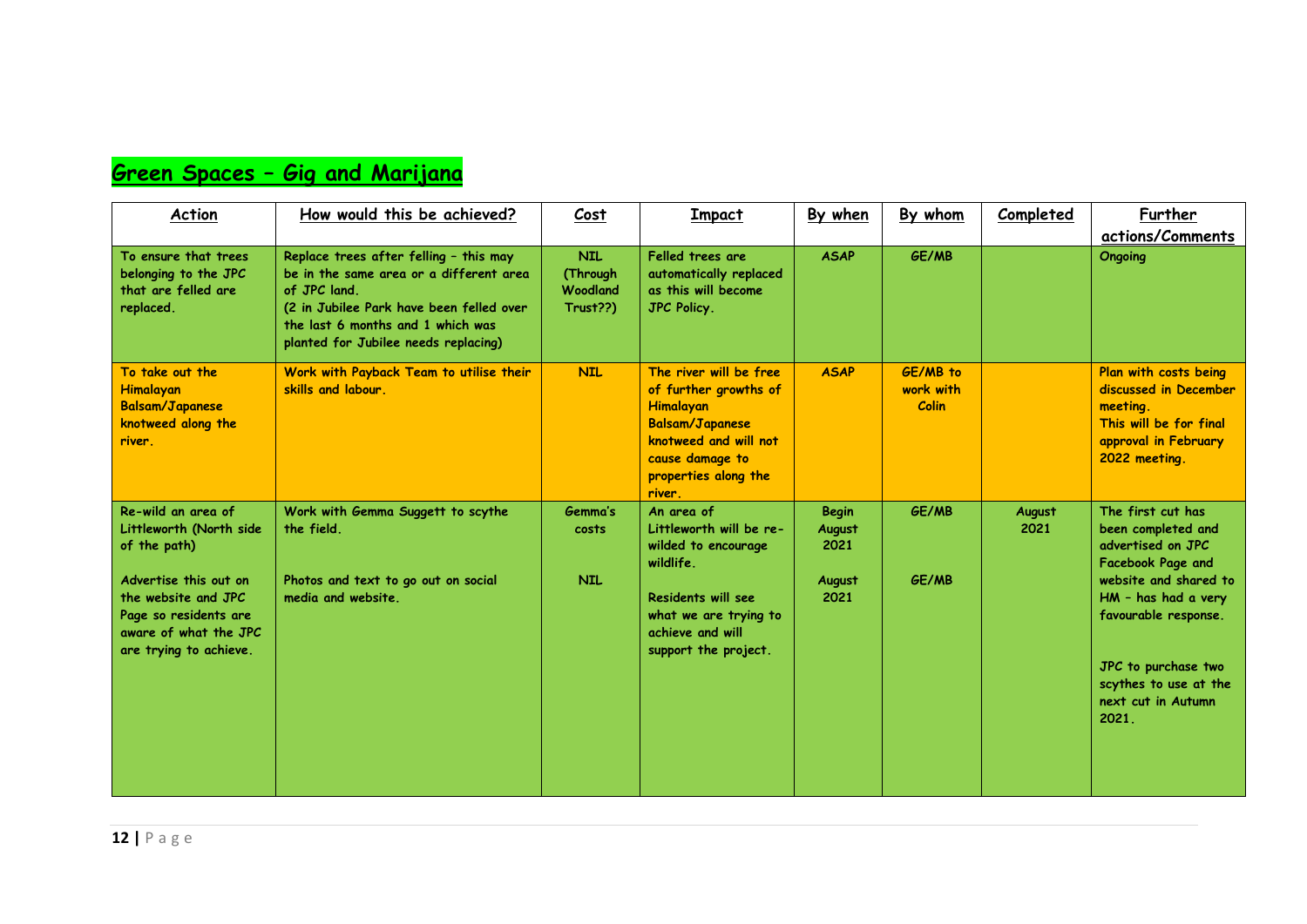| Install a bench on the<br>south side of the path.                                     | Buy a bench and get Colin to install it in<br>the necessary location.                                                                                                                                | Approx £200 | A place will be<br>available to sit in<br>Littleworth. | <b>October</b><br>2021 | GE/RE/MB     | EF to contact Yew<br><b>Tree Garden Centre</b><br>about the 'Happy to<br>chat' bench to see if<br>it can be used at this<br>site if still available -<br>this is no longer<br>available.<br>Quote sought in<br>September 21 - MB<br>to decide on wood and<br>report back in<br>November 2021. |
|---------------------------------------------------------------------------------------|------------------------------------------------------------------------------------------------------------------------------------------------------------------------------------------------------|-------------|--------------------------------------------------------|------------------------|--------------|-----------------------------------------------------------------------------------------------------------------------------------------------------------------------------------------------------------------------------------------------------------------------------------------------|
| Ensure play equipment<br>is maintained and<br>littering is dealt with<br>effectively. | Work with Colin and Komplan to ensure<br>the equipment is maintained including<br>fencing of the parks.<br>Colin to add litter picking of Jubilee<br>Park to his daily duties when he is in<br>town. | <b>NIL</b>  | Park areas will look<br>well maintained.               | <b>Ongoing</b>         | GE/Colin/MB  | <b>Henley Rubbish</b><br><b>Friends meeting once</b><br>a month from<br>September 21 so will<br>help with this.<br>Colin to be trained by<br>Komplan so he can be<br>more effective in<br>maintaining play<br>equipment - Date???                                                             |
| To plant an English<br>species hedge between<br>the Hub and Littleworth               | Purchase and plant the hedge.                                                                                                                                                                        | £100?       | <b>WHY???</b>                                          | WHEN??                 | <b>GE/MB</b> | To be on next year's<br>plan.                                                                                                                                                                                                                                                                 |

# **Community Payback – Ray**

| <b>Action</b>                                                                                 | How would this be achieved?                                                                                     | <u>Cost</u>          | <u>Impact</u>                                                                                                  | By when           | By whom | Completed | Further                                                                                                       |
|-----------------------------------------------------------------------------------------------|-----------------------------------------------------------------------------------------------------------------|----------------------|----------------------------------------------------------------------------------------------------------------|-------------------|---------|-----------|---------------------------------------------------------------------------------------------------------------|
|                                                                                               |                                                                                                                 |                      |                                                                                                                |                   |         |           | actions/Comments                                                                                              |
| To put together a<br>schedule of works that<br>can be completed over<br>the next $12$ months. | Look at the jobs that need to be<br>completed and separate into ANNUAL<br>(ie leaves) and PROJECTS (ie Jubilee) | Cost of<br>materials | The Community<br>Payback Team is given<br>direction and have<br>shared expectations<br>and will prove to their | September<br>2021 | Ray     | Ongoing   | An initial schedule of<br>works has been<br>developed and shared<br>with Colin. This has<br>now been added to |